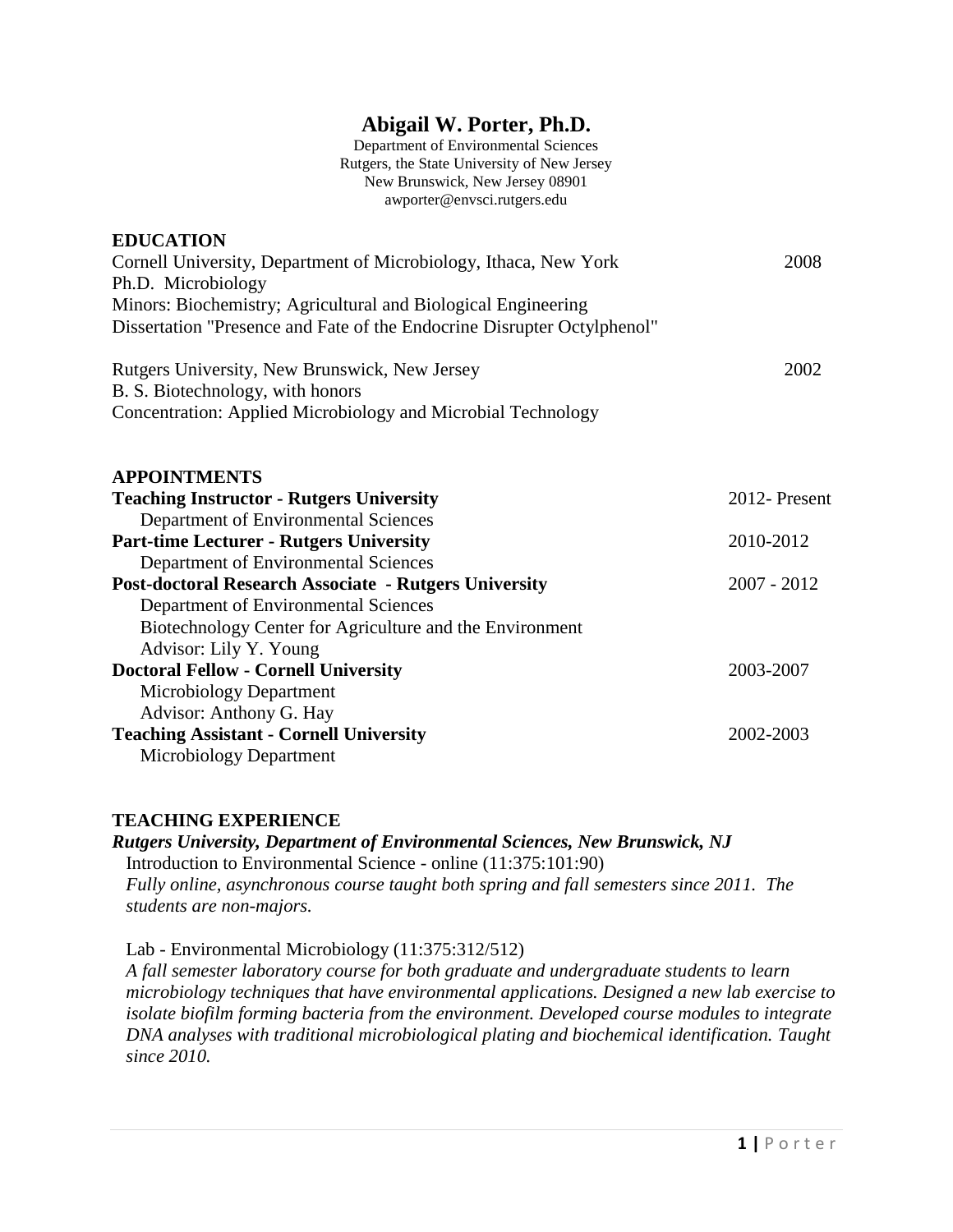#### Environmental and Pollution Microbiology (11:375:411/510)

*A spring semester lecture course for both graduate and undergraduate students that includes advanced material about environmental microbiology, including the biochemistry and genetics of pollutant biodegradation pathways. Also implemented new content to discuss environmental genomics. Taught since 2012.*

### *Cornell University, Department of Microbiology, Ithaca, NY*

| General Microbiology (BioMi 290)     |               |
|--------------------------------------|---------------|
| Teaching assistant                   | Fall 2002     |
| Small group leader                   | $2004 - 2006$ |
| General Microbiology lab (BioMi 291) |               |
| Teaching assistant                   | Spring 2003   |
| Marine Microbes (BioMi 292)          |               |
| Instructor                           | 2004          |
|                                      |               |

#### **STUDENT MENTORING AND ADVISING**

G.H. Cook Honors Thesis Co-Advisor for Undergraduate Students

- Katherine Fullerton, Biotechnology major, 2016 G. H. Cook Honors Thesis "*Determination of the Presence of the Anaerobic Benzoyl-CoA Degradation Pathway in Animal Samples"* 2015 and 2016 Aresty Undergraduate Research Symposium Honorable Mention in Poster Competition
- Daniel Hollerbach, Biotechnology major, 2015 G. H. Cook Honors Thesis **"***Genetic Characterization of bamA's Involvement in the Anaerobic Pathway for the Degradation of Natural Aromatics"* 2015 Aresty Undergraduate Research Symposium Best Poster Award Winner
- Wei Jie Tan, Microbiology major, 2013 G. H. Cook Honors Thesis *"Community Analysis and Genetic Diversity of Aromatic Compound Degrading Anaerobes"*

G.H. Cook Honors Thesis Reader (analogous to graduate committee member)

- Pinky Liau, Environmental Science major 2017
- Connor LaMontagne, Environmental Science major 2017

Research Mentor to Undergraduates

- Daniel Peltyszyn, Microbiology major 2019
- Angelica Nicosia, Microbiology major 2018
- Winifred Awa, Biology major 2011
- Jared Brisman, Bioenvironmental Engineering 2011
- Rose Filoramo, RISE program student 2010
- John Montemurro, Environmental Science major 2008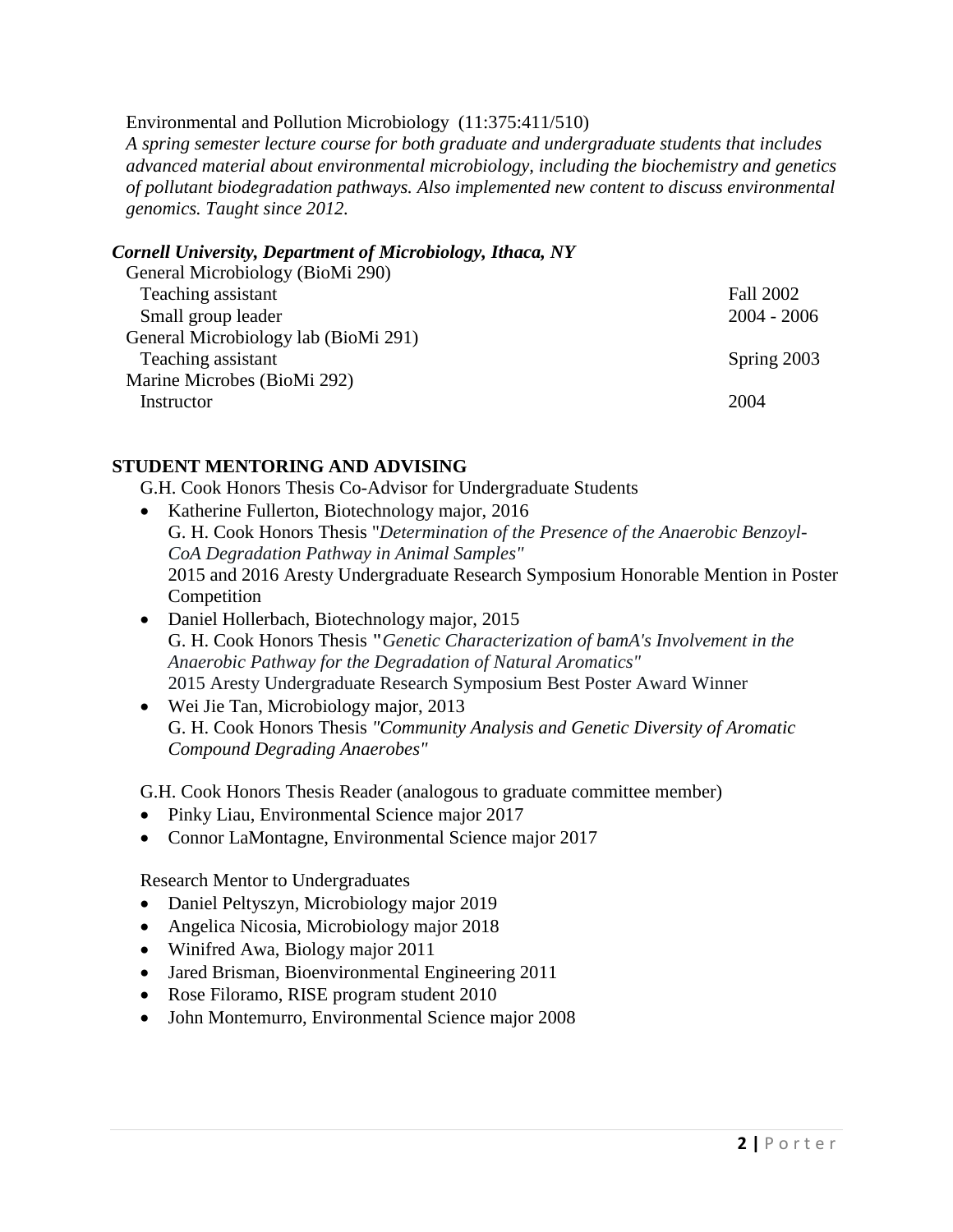Supervisor to Graduate Student Teaching Assistants *Environmental Microbiology Lab*

- Spencer Roth, 2017
- Francis Jordan , 2106
- Isatis Cintron, 2015
- Sarah Janssen, 2014
- Mingming Qin, 2013
- Sophia Worrell-Johnson 2012
- Anjuli Ramos-Busot 2010

*Environmental and Pollution Microbiology*

- Connor LaMontagne, 2017
- Julia Campbell, 2016
- Sarah Wolfson, 2013-2015
- Adam Mumford, 2012

## **RESEARCH PUBLICATIONS**

*\*denotes corresponding author*

- 1. Yee, N., J. Choi, **A. Porter**, S. Carey, I. Rauschenbach, and A. Harel. 2014. Selenate reductase activity requires Isc iron-sulfur cluster biosynthesis genes. *FEMS Microbiol. Letters* 361(2):138-143.
- 2. **Porter, A. W\*.** and L. Y. Young**.** 2014.Benzoyl-CoA, a universal biomarker for anaerobic degradation of aromatic compounds. *Adv. Appl. Microbiol.* 88:167-203*.*
- 3. **Porter, A. W.** and L. Y. Young. 2013. The *bamA* gene is widely distributed in the environment. *Front. Microbiol.* 4:302
- 4. Heenan, J., **A. W. Porter**, D. Ntarlagiannis, L. Slater, L. Young, and D. D. Werkema. 2013 Sensitivity of the spectral induced polarization method to microbially enhanced oil recovery (MEOR) processes. *Geophysics.* 78(5): E261-E269.
- 5. Li, Y., **A. W. Porter**, A. Mumford, X. Zhao, and L. Y. Young. 2012. Bacterial community structure and *bamA* gene diversity in anaerobic degradation of toluene and benzoate under denitrifying conditions. *J. Appl. Microbiol.* 112(2):269-79.
- 6**. Porter, A. W.,** B. R. Campbell, B. Kolvenbach, P. F.-X. Corvini, D. Benndorf, G. Rivera-Cancel, and A. G. Hay. 2012. Identification of the flavin monooxygenase responsible for *ipso* substitution of alkyl and alkoxyphenols in *Sphingomonas* sp. TTNP3 and *Sphingobium xenophagum* Bayram. Appl. Microbiol*.* Biotechnol. 94(1):261-272.
- 7. Kagle, J., **A. W. Porter**, R. W. Murdoch, G. Rivera-Cancel, and A. G. Hay. 2009. Biodegradation of pharmaceutical and personal care products. Adv. Appl. Microbiol. 67:65- 108.
- 8**. Porter, A. W**. and A. G. Hay. 2007. Identification of *opdA*, a gene involved in the biodegradation of the endocrine disrupter octylphenol. Appl. Environ. Microbiol. 73(22):7373-7379.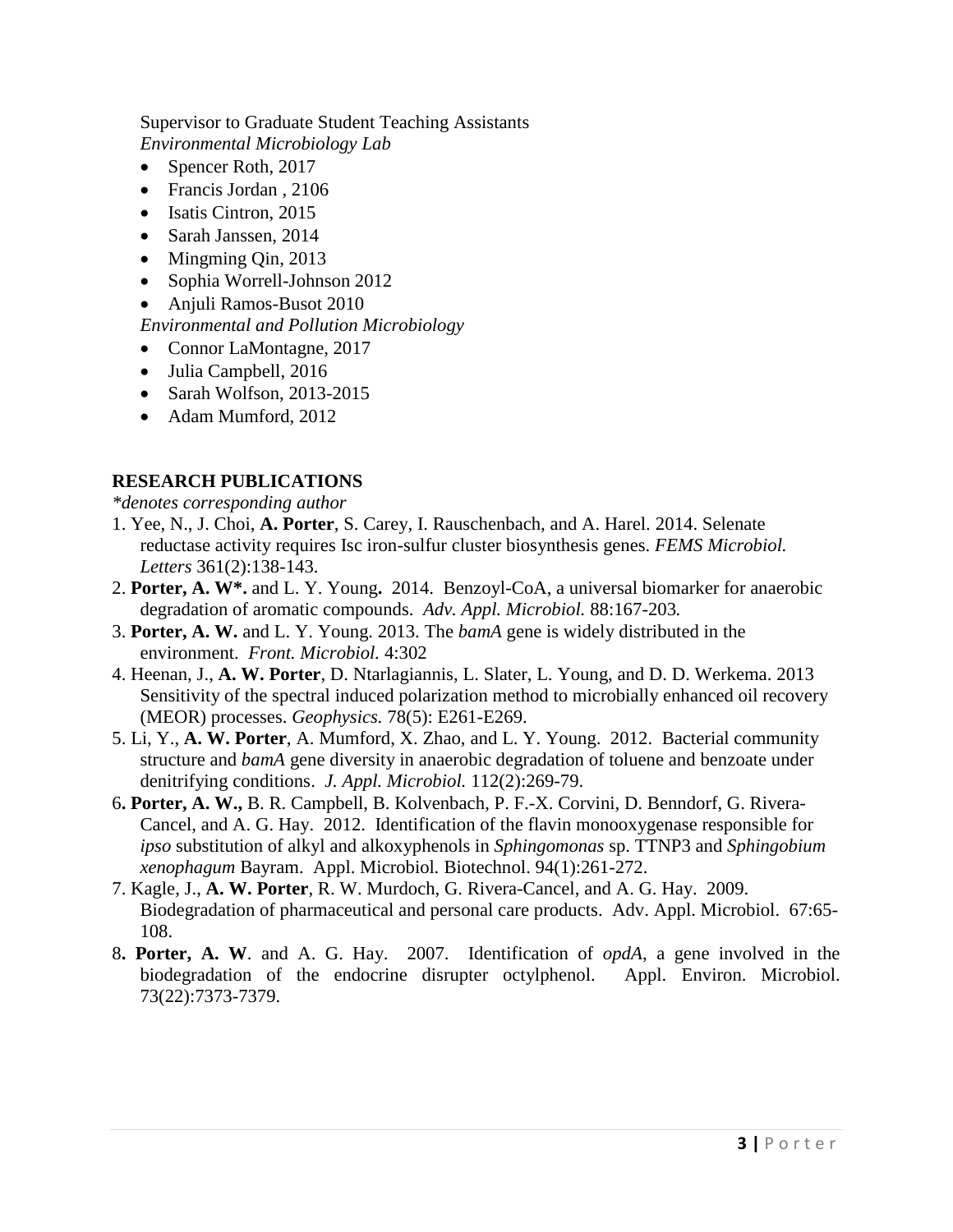### **CONTRIBUTED TALKS**

- "Drugs in the Environment". 2017. Science Café, Rutgers University School of Environmental and Biological Sciences, New Brunswick, NJ
- "The Benzoyl-CoA Pathway is an Important Part of the Anaerobic Carbon Cycle". 2016. Department of Environmental Sciences, Rutgers University, New Brunswick, NJ.
- "Genetic Diversity of the Anaerobic Benzoyl-CoA Pathway". 2015. Northeastern Microbiologists: Physiology, Ecology, Taxonomy (NEMPET), Blue Mountain Lake, NY.
- "Microbial Biodegradation of Recalcitrant Organics". 2012. Department of Chemistry, Franklin and Marshall College, Lancaster, PA.
- "Microbial Degradation of Recalcitrant Organics: Development and Use of Genetic Biomarkers". 2012. Department of Biology, West Chester University, West Chester, PA.

## **SELECTED ABSTRACTS**

- *A.W. Porter is the poster presenter unless otherwise indicated (\* ). Names of undergraduate students are underlined.*
- Porter, A. W., S. J. Wolfson, L. Y. Young. Microplastic is a Means for Transporting Naproxentranforming Microbes in the Environment. American Society for Microbiology 2017 Microbe Conference, New Orleans, LA.
- Porter, A.W., S. J. Wolfson, J. Campbell, L. Y. Young. Anaerobic Toxicity of Eight Aromatic Pharmaceutical and Personal Care Products. American Society for Microbiology 2016 Microbe Conference, Boston, MA.
- Wolfson,S.J.,\* **A. W. Porter**, L. Y Young. Anaerobic Transformation of Naproxen by Methanogenic and Sulfidogenic Consortia. American Society for Microbiology 2016 Microbe Conference, Boston, MA.
- Fullerton, K.,<sup>\*</sup> A.W. Porter, L.Y. Young . Determination of the Presence of the Anaerobic Benzoyl-CoA Degradation Pathway in Animal Samples. American Society for Microbiology 2016 Microbe Conference, Boston, MA.
- Hollerbach, D., \* A.W. **Porter**, L.Y. Young. 2015. Genetic Characterization of *bamA*'s Involvement in the Anaerobic Pathway for the Degradation of Natural Aromatics. Northeastern Microbiologists: Physiology, Ecology, Taxonomy (NEMPET), Blue Mountain Lake, NY
- **Porter, A. W**., W. J. Tan, and L. Y. Young. 2013. The *bamA* gene is a biomarker for the anaerobic benzoyl-CoA pathway. Gordon Research Conference on Applied & Environmental Microbiology, South Hadley, MA.
- E. A. Rodgers-Vieira\*, **A. W. Porter**, Q. Wang, E. Kim, J. R. Cole, L. Y. Young, G. J. Zylstra. 2012. Diversity of *bamA* Populations in Biogeographically Distinct Sediments. American Society for Microbiology 112th General Meeting, San Francisco, CA.
- **Porter, A.W.,** Y. Li, M. Rivera, L. Kerkhof, and L.Y. Young.2011. Anaerobic aromatic metabolism: benzoate gene diversity and implications for the Gulf oil spill. Gordon Research Conference on Applied & Environmental Microbiology, South Hadley, MA.
- Porter, A. W., C. Vetriani, and L. Y. Young. 2010. Aromatic carboxylic acids are anaerobically degraded in Guaymas Basin sediments. Goldschmidt Conference, Knoxville, TN.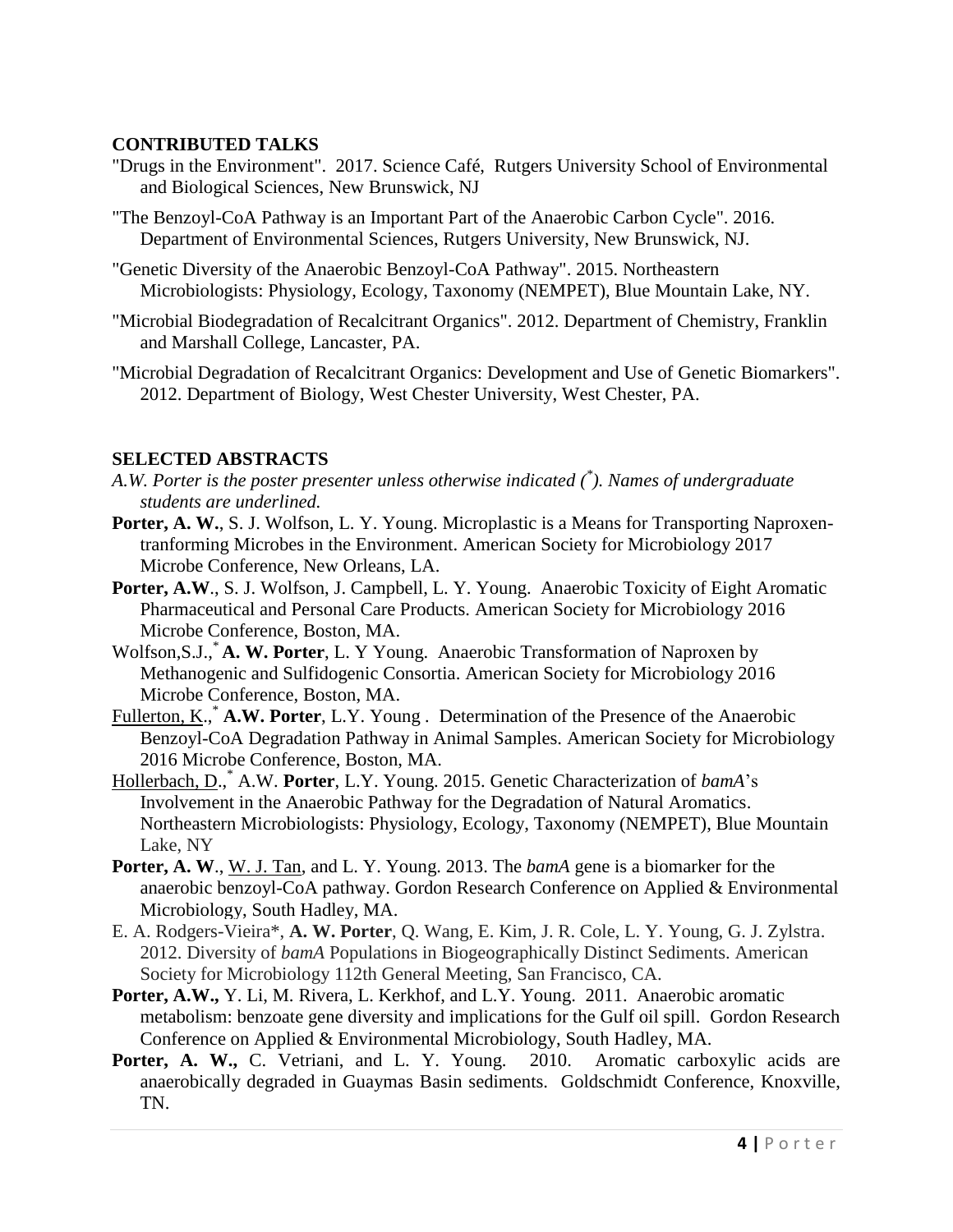- **Porter, A. W.,** C. Vetriani, and L. Y. Young. 2009. Anaerobic hydrocarbon transformation in Guaymas Basin enrichments. American Society for Microbiology 109<sup>th</sup> General Meeting, Philadelphia, PA.
- **Wise, A. E.** and A. G. Hay. 2006*. Bacterial biodegradation of the endocrine disrupter octylphenol by a sludge isolate.* EPA STAR Fellowship Conference, Washington, D.C
- **Wise, A. E.** and A. G. Hay. 2006. Characterization of genes involved in octylphenol biodegradation by *Sphingomonas* sp. PWE1. American Society for Microbiology 106<sup>th</sup> General Meeting, Orlando, Fl.
- **Wise, A. E.** and A. G. Hay. 2005. Characterization of genes involved in octylphenol biodegradation. American Society for Microbiology 105<sup>th</sup> General Meeting, Atlanta, GA.
- **Wise, A. E.** and A.G. Hay. 2004. Presence and fate of estrogenic alkylphenols in sewage sludge. EPA STAR fellowship conference, Washington, D.C.
- **Wise, A. E.** and A. G. Hay. 2003. Bacterial growth on *p-*octylphenol. American Society for Microbiology 103<sup>rd</sup> General Meeting, Washington, D.C.
- **Wise, A. E.,** C.D. Phelps, and L. Y. Young. 2002. Anaerobic biodegradation of *p-*cresol. American Society for Microbiology  $102<sup>nd</sup>$  General Meeting, Salt Lake City, Utah.

#### **SYNERGISTIC ACTIVITIES**

- Abstract reviewer for American Society for Microbiology 2017 Microbe Conference
- Peer reviewer for *Applied Microbiology and Biotechnology, Applied and Environmental Microbiology,* and CRC Press
- Secretary for Department of Environmental Sciences faculty meetings 2016-present
- Community engagement presentation "Raising Awareness about Microplastics in Household Products", in conjunction with Douglass Environmental Living-Learning Community, Rutgers Day 2016
- Environmental Science subject matter expert for Prometric, Inc. 2013-2014 • Instructor, 4-H Science Saturday 2011 Judge, North Jersey Regional Science Fair 2010-2011 • Member, Current Protocols Advisory Board 2008-2015

#### **HONORS and AWARDS**

| $\bullet$ | Participant in Rutgers University OASIS Leadership and Professional        |               |
|-----------|----------------------------------------------------------------------------|---------------|
|           | <b>Development Program</b>                                                 | Spring 2017   |
|           | • Certificate in Teaching with Technology                                  | Spring 2010   |
|           | • EPA Science to Achieve Results Fellowship                                | $2004 - 2007$ |
|           | • Cornell University College of Agriculture and Life Sciences travel grant | 2005          |
|           | • USDA Multidisciplinary Graduate Education Traineeship                    | 2002-2004     |
| $\bullet$ | George H. Cook Honors Scholar                                              | 2002          |
| $\bullet$ | USDA/Rutgers Summer Biotechnology Internship                               | 2001          |
| $\bullet$ | George H. Cook Honors Program                                              | 1998-2002     |